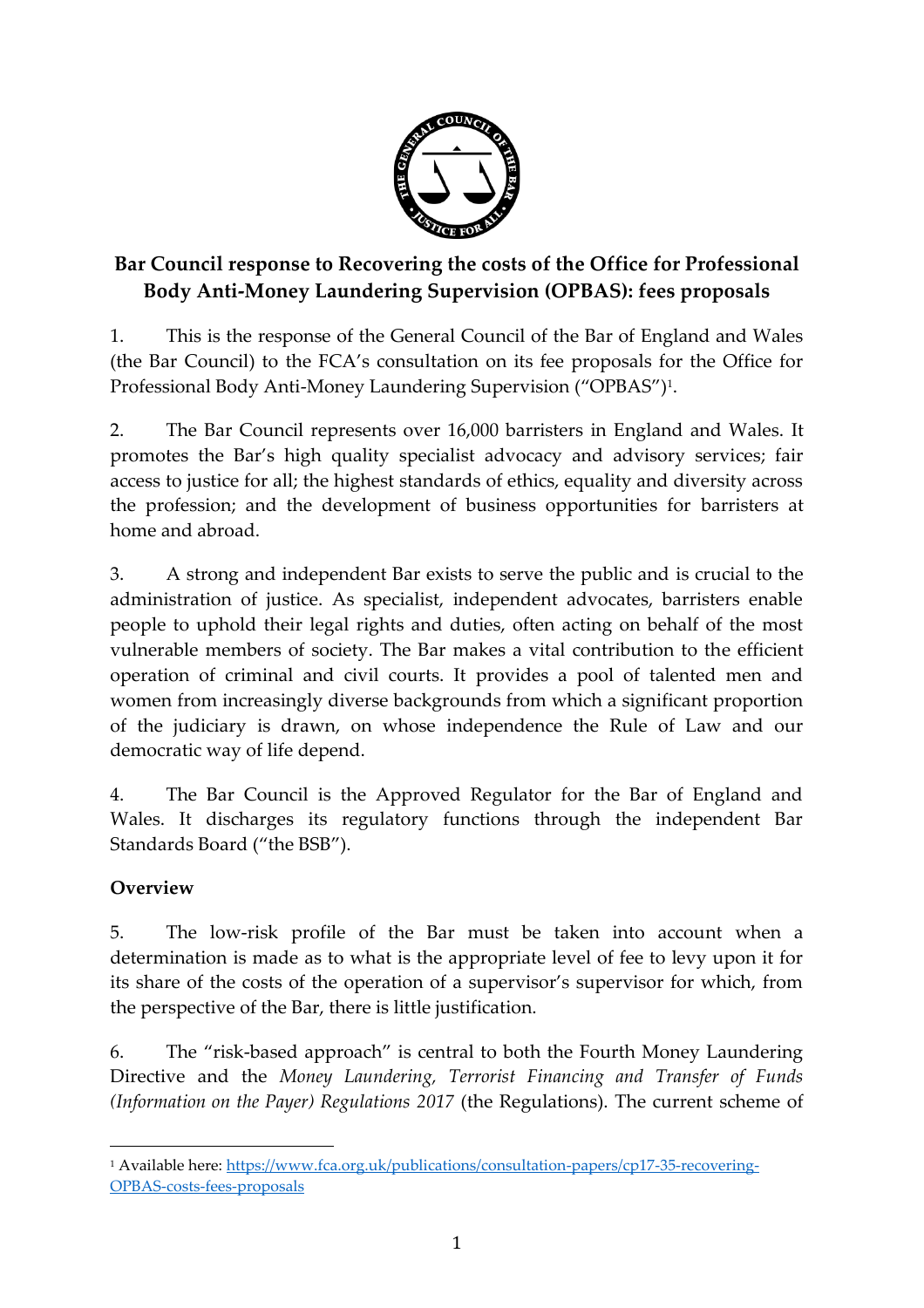anti-money laundering awareness and supervision of compliance with AML/CTF requirements as put in place by Parliament is predicated upon a fact-sensitive assessment of how and where the risk of money laundering or terrorist financing might arise. OPBAS must, in its objectives and operation, reflect that requirement. It must focus its efforts and resources upon the areas of greatest risk. It must be able to justify its resources by reference to those risks and the measures required to address them. It must not take a blanket approach to those bodies under its supervision. By the same token it must seek to draw its funding proportionately to the existence of those risks. It would be unjustifiable for professional persons acting in areas of low AML/CTF risk to pay for a supervisor that is required due to the risks of unrelated persons. There is no reason why a barrister who does not undertake work within the regulated sector should pay a levy to fund a body that is required because of threats posed by the activities of estate agents or accountants. Why should, for example, a criminal barrister whose entire practice is spent in the conduct of litigation be required to fund a body that will not touch upon the conduct of his/her practice but be concerned with the supervision of high-end property dealers? To fail to account for the existence and degree of engagement with the AML/CTF risk by the supervised population would be to ignore the riskbased requirement of the Regulations and to operate in defiance of the spirit of the law. It is vital that any consideration of the appropriate and fair fee to be imposed upon a supervisor takes into account the exposure of the supervised profession to the risk of carrying out money laundering or terrorist financing.

7. Accordingly, the position of the Bar in relation to AML/CTF is set out below.

8. Following the recommendations of the Clementi Report, and by virtue of the *Legal Services Act* 2007, the regulatory and supervisory functions of the Bar Council have been delegated to the independent Bar Standards Board ("the BSB"). The BSB discharges this function according to its Enforcement Strategy which it applies in conjunction with a Supervision Strategy, both of which are underpinned by detailed provisions in Part 5 of the BSB Handbook. As a result, the Bar is independently supervised in respect of its compliance with its anti-money laundering and counterterrorist financing (AML/CTF) obligations.

9. Additionally, the Bar Council publishes guidance for barristers to explain their obligations and illustrate best practice for AML/CTF compliance. That guidance contains practical assistance and examples that give further help to barristers in applying their AML/CTF obligations in practice.

10. That independent supervision and professional guidance aside, it remains the fact that the majority of self-employed barristers do not undertake work that falls within the scope of the Regulations.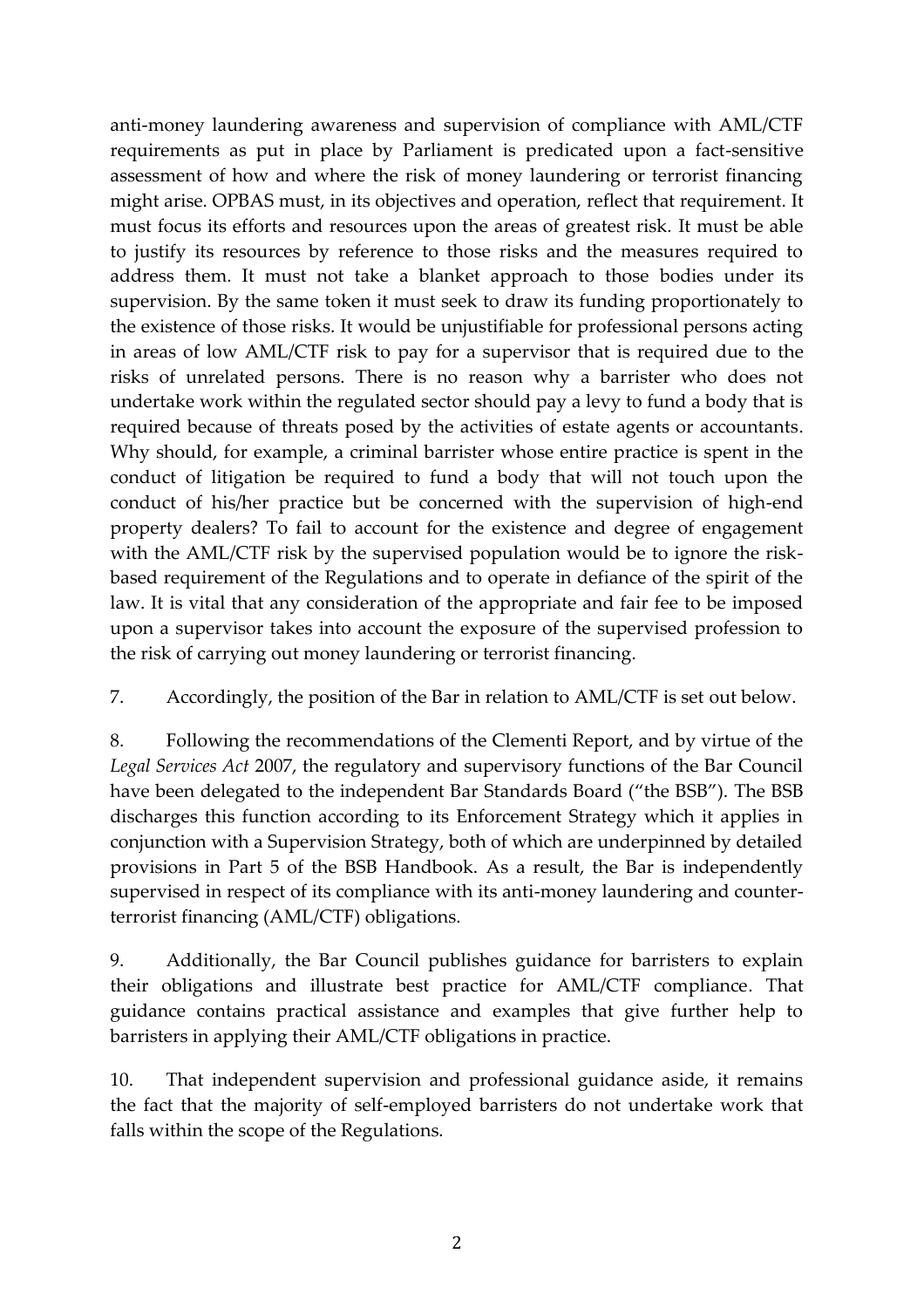11. The work of the substantial majority barristers generally consists of advising on and conducting contentious litigation: work that falls outside the AML 'regulated sector'. Barristers are not permitted to receive, control or handle client funds, and do not, and are not entitled to, administer client accounts. With regard to receiving client funds, barristers are only entitled to be paid for their services. As barristers are prohibited from handling client funds or managing their client's affairs, they are unable to conduct transactions on behalf of their lay, or professional, clients.

12. A few barristers in some specialist fields are involved in non-litigation work that might fall within the scope of the Regulations, for example tax barristers and chancery barristers involved in assisting in property transactions) but they are generally instructed by other professionals (usually solicitors) who will deal with the lay client, handle any financial aspects of the matter and also conduct their own customer due diligence prior to instructing the barrister.

13. The above framework within which the Bar operates leads to barristers having a particularly low-risk AML/CTF profile. The BSB's 2017 AML/CTF Risk Assessment found that:

a) The overall inherent risk profile of the Bar was judged to be low.

b) The extent to which barristers engage in activity relevant to the Regulations is limited.

c) Due to the professional restrictions referred to above there is little opportunity for criminals to use barristers directly to launder money.

d) The most likely areas in which the Regulations apply to the work of the Bar relate to advisory work relating to property/company formation/structures of the set-up of trusts.

e) Only eight chambers were identified as specialising in tax advisory work.

f) There was no evidence of under-compliance with the Regulations, rather the BSB expressed its concern that there were some areas of *overcompliance*.

14. The assessment of the level of risk within the legal sector in HM Treasury's 2017 National Risk Assessment<sup>2</sup> (the NRA) identifies the areas of highest risk as being work that the Bar does not undertake, for example, the creation of trusts and

 $\overline{\phantom{a}}$ 

<sup>2</sup> Available here:

[https://www.gov.uk/government/uploads/system/uploads/attachment\\_data/file/655198/National\\_ris](https://www.gov.uk/government/uploads/system/uploads/attachment_data/file/655198/National_risk_assessment_of_money_laundering_and_terrorist_financing_2017_pdf_web.pdf) k assessment of money laundering and terrorist financing 2017 pdf web.pdf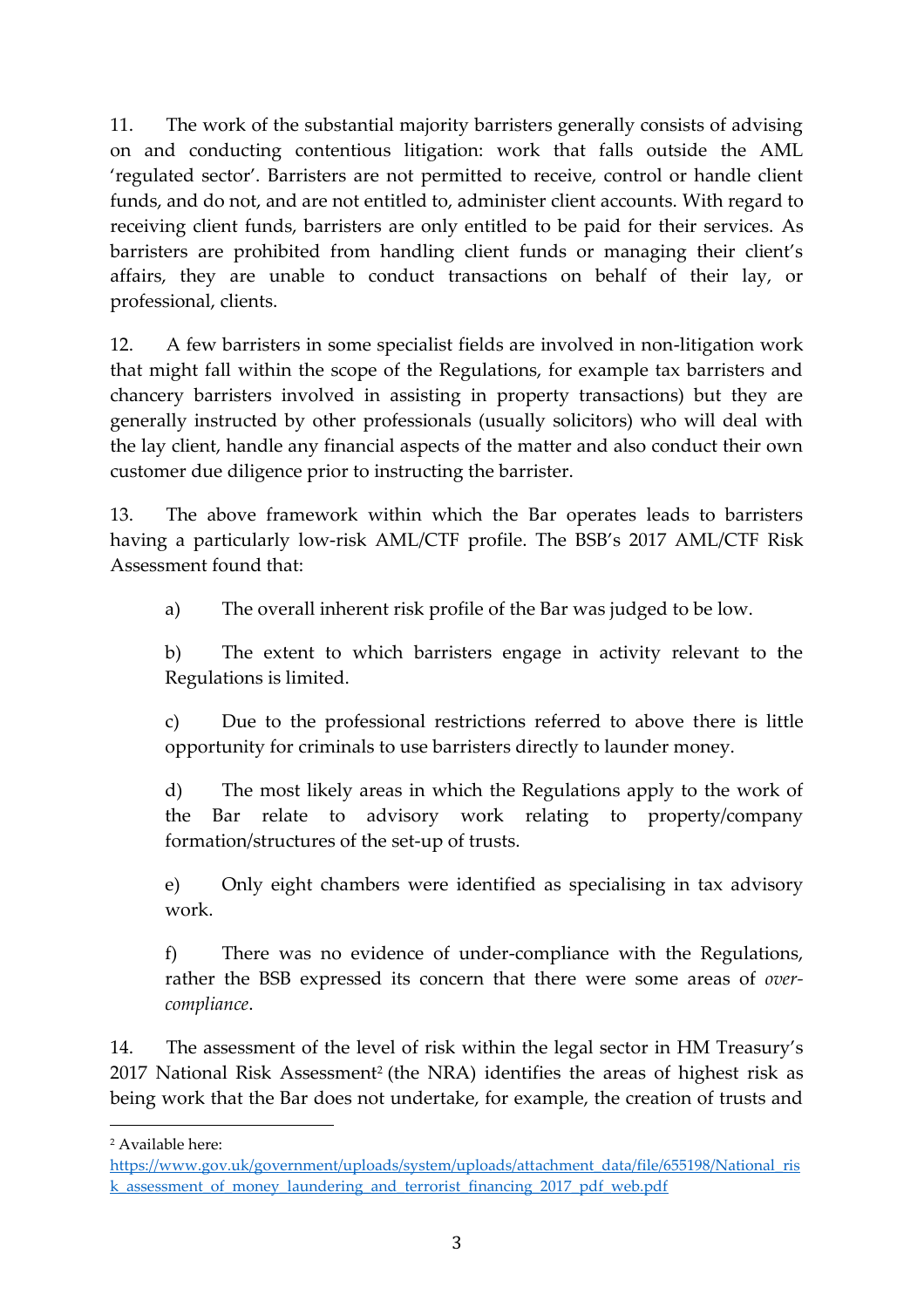companies, conveyancing and the operation of client accounts. It is of note that the NRA departed from its thematic approach to risk assessment in order to state that barristers are exposed to lower AML/CTF risks. The NRA further noted that barristers "*are prohibited from executing transactions, conducting conveyancing and offering client account services*" and that those factors "*are also judged to mitigate the risks involved*".

15. The risk profile of the Bar as a whole must therefore be considered to be very low indeed.

16. The Bar Council's view that the barristers' profession poses a very low ML/TF risk – and that in fact there is no risk at all arising out of the practices of the vast majority of barristers – is further supported by the fact that there are no historic examples in the public domain of barristers engaging in money laundering or terrorist financing activities on behalf of their clients.

17. The BSB already provides effective and proportionate AML/CTF regulation of barristers. We have not been alerted to any deficiency in the regulatory regime concerning the Bar that OPBAS is designed to remedy.

18. The imposition of OPBAS upon the supervision of a profession of such inherent low-risk, led the Bar Council to issue a joint letter with the Bar of Northern Ireland and the Faculty of Advocates to express its strongly felt concerns.

19. The Bar Council urges the FCA not to add to the erroneous step of imposing the existence of OPBAS upon a profession that does not require additional oversight by way of imposing fees that are not proportionate to the risk inherent in the practice at the Bar.

20. It is against that general background that the specific questions posed by the current consultation fall to be addressed.

#### **Q1: Do you have any comments on our proposed application fee of £5,000 for professional bodies that wish to be added to the list of self-regulatory organisations in Schedule 1 to the MLRs?**

21. The Bar Council observes that the proposed fees are in general excessive and, at present, unjustified. The projected annual running costs are £1.7-1.9m per annum, with additional set up costs of £200,000 in the first year. No justification has been given for those figures and no breakdown has been provided. Given their size, a detailed cost breakdown must be made available so that those bodies who are being asked to foot the bill can analyse it and provide input into the necessity of the resources that they are being charged for. There can be no objection to such figures being provided. No public body is entitled to levy a fee upon persons given no option but to pay it without providing proper transparency in respect of that fee.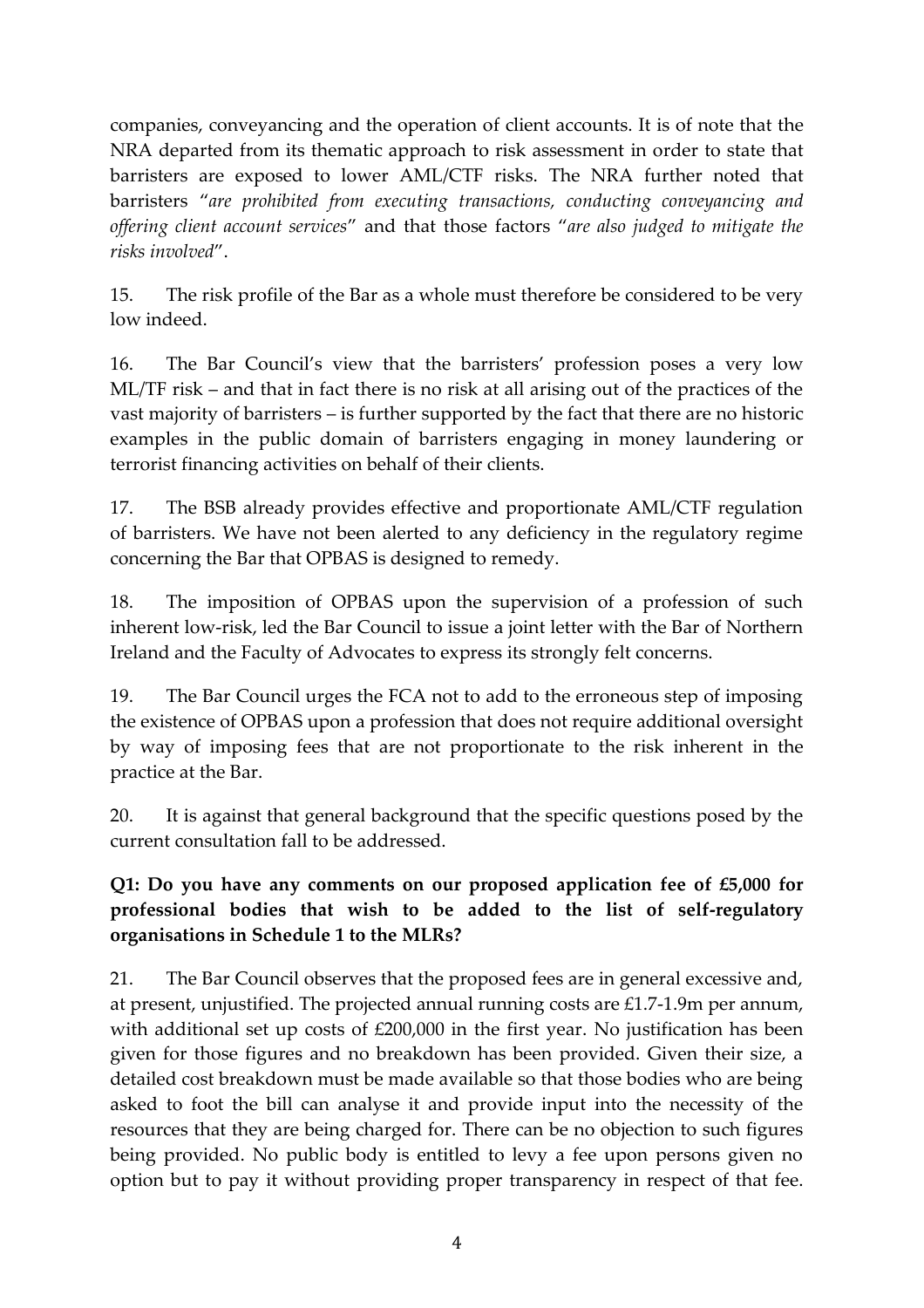The Bar Council requests that such a breakdown is provided as soon as possible and in any event before the FCA makes any binding resource decisions or commitments.

22. In addition to the above observation, the Bar Council questions the correctness of the application of a blanket fee for all applicants and does not consider such an approach to be appropriate. Instead, it is suggested that the application fee should be proportionate to, or at the very least factor in, the level of risk presented by the supervised population of the applicant supervisor. The Bar Council repeats its comments in relation to the importance of OPBAS taking a riskbased approach to its obligations. In order to properly reflect that requirement and to ensure that operational costs are fairly and proportionately distributed the level of an application fee charged should factor in the inherent ML/TF risk presented by the supervised body.

23. The levying of a fee that is related to the risk profile of the applicant's supervised population would serve to incentivise supervisors, and in turn their supervised population, to address the risks within their professional body. In contrast to this, a flat rate fee would permit a degree of displacement of the cost of compliance from higher-risk professional bodies to lower risk professional bodies already subject to OPBAS oversight. Permitting such cost shifting would not incentivise higher-risk bodies to address their risk levels and would unfairly penalise the lower-risk bodies required to accept the higher costs associated with the supervision of a successful high-risk applicant.

#### **Q2: Do you have any comments on the different measures we have considered for the tariff base for OPBAS fee- payers? Are you aware of any other measures we should consider?**

24. The FCA has rejected the idea of fee calculation by total membership. The Bar Council notes the FCA's recognition cost recovery should not be apportioned according to the total membership of the relevant professional body supervisor as such a measure would not take account of the supervisor's responsibilities under the Regulations – instead merely scaling the fees in proportion to the member body's relative size. The Bar Council concurs with the FCA's assessment and agrees with its position of rejecting membership numbers as a basis for fee recovery.

25. In support of that position the Bar Council makes the following further observations. Whilst there may, in some professions, be the supposed "*rough equivalence*" between the total number of individuals within a profession and the extent of AML/CTF-related supervision carried out, there is, in fact, no evidence cited to support this supposition. In the case of the Bar, where the substantial majority of the profession never engages the Regulations, the evidence in fact tends to show that this is not the case. Even though the estimated number of barristers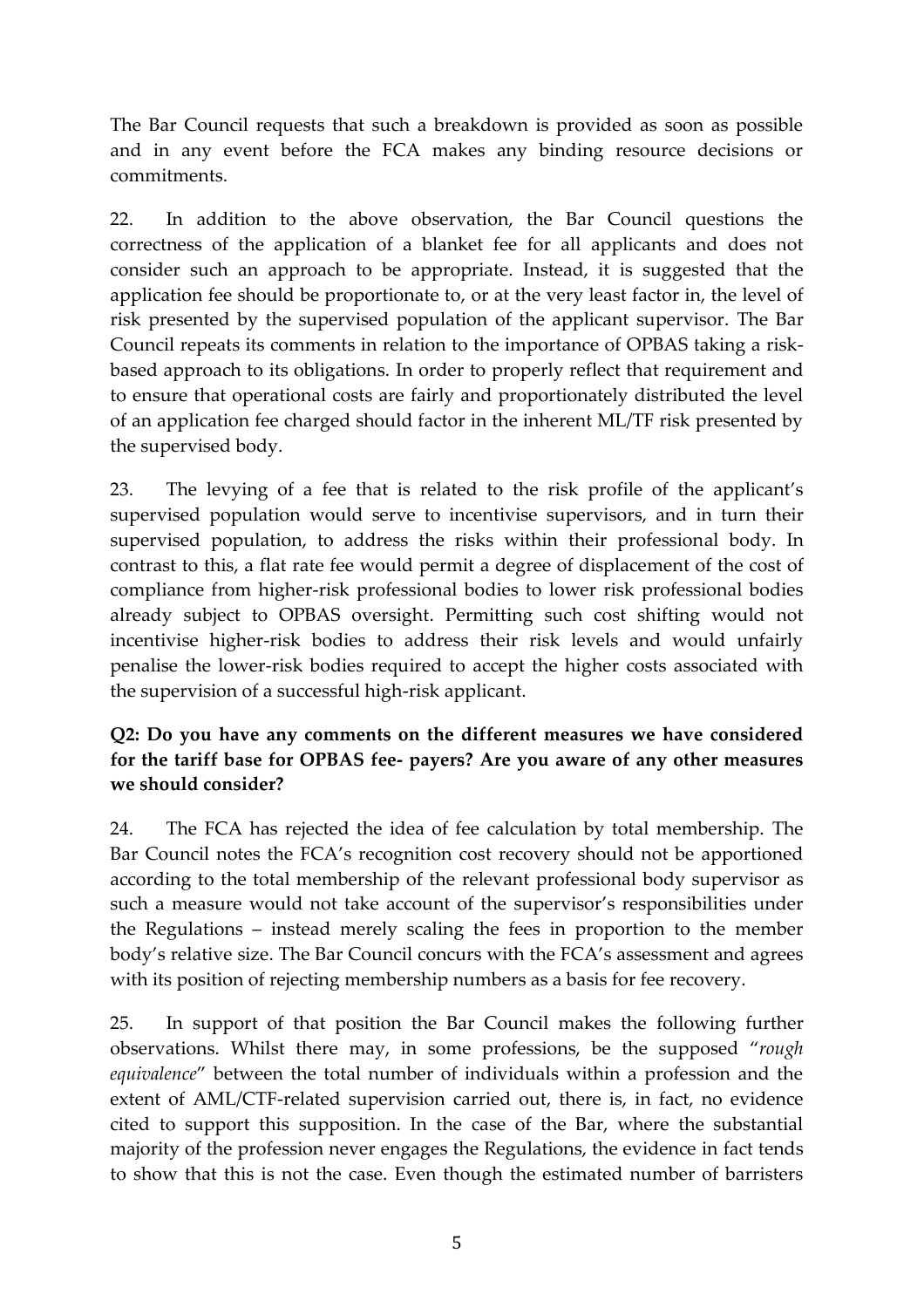who engage with the Regulations are already low, as an overall percentage of the profession, the BSB considers there to be an issue of over-compliance i.e. the level of *actual*, rather than perceived, engagement with the Regulations may in fact be lower than the profession believes to be the case. Moreover, measurement by way of supposed engagement does not factor in the level of risk inherent within the work that does in fact engage the Regulations. It is axiomatic that the higher the level of risk, the greater will need to be the level of supervisory oversight; and *vice versa*. In the case of the Bar, the work of the small number of professionals who do engage the Regulations is assessed to be low-risk, and may more accurately be described as *very* low risk. The attendant level of supervision is, or at least should be, commensurately measured in scope and application. It is a supervisory position that is not related to the overall size of the profession. A profession, such as the Bar, that has a substantial number of members, of whom only a small number undertake work within the Regulations and do so on a low-risk basis (by reason, for example, of not handling client funds or conducting transactions) should not be expected to be levied a fee that bears no relationship to the risk-profile of the limited number of members who do fall within the Regulation's scope.

26. The Bar Council also observes that by addressing the number of persons who are supervised persons who are individuals, the FCA at least begins to approach the collection of fees on a basis that has some relationship with the ML/TF risk presented by the persons within the supervised body. By way of contrast, fee calculation by membership numbers alone does not reflect any level of risk as it fails to distinguish between those persons whose work engages the Regulations and those whose does not. The rejection of levying the fee by reference to membership should be maintained.

#### **Q3: Can you suggest any improvements to the definition of our preferred measure for OPBAS fees of 'supervised persons (under the MLRs) who are individuals'?**

27. Whilst the Bar Council agrees with the FCA that the correct measure for the basis of the fees to be levied is the number of supervised persons who are individuals, the Bar Council is concerned that the proposed method of calculation suffers from insufficient precision. The Bar Council submits that the reference to paragraphs 1 and 2 of Schedule 4 to the Regulations within the definition of the cohort of persons that are to form the basis of the calculation serves to defeat the object of the fee instrument. A particular problem lies in the reference to paragraph 1 of Schedule 4, which, in relation to self-regulatory organisations, refers back to "*the number of members*": an already rejected concept for the basis of fee calculation.

28. The Bar Council suggests that the reference to paragraphs 1 and 2 of Schedule 4 should be removed from the basis of the calculation, as they confuse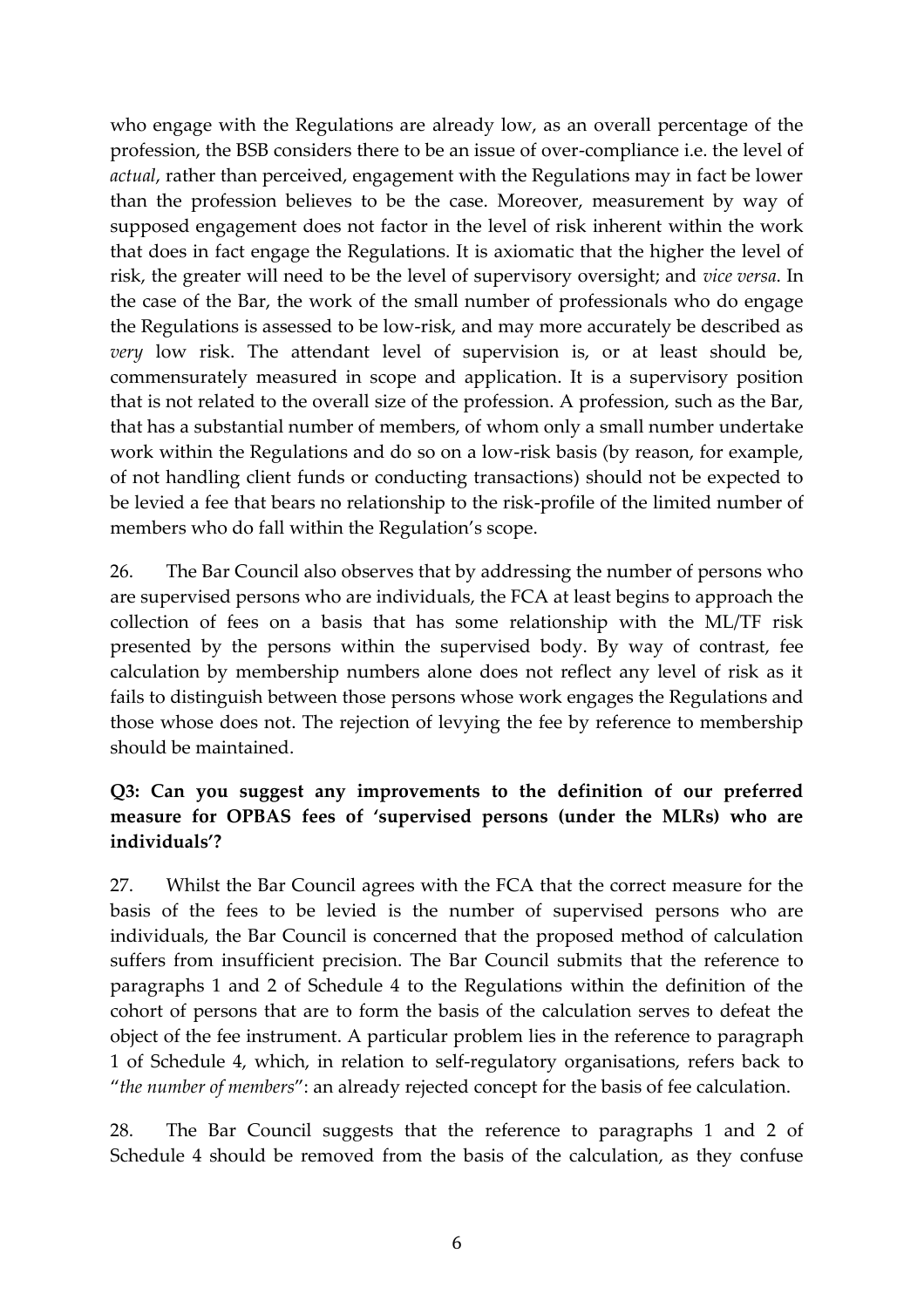rather than help to define the required cohort of levied persons, i.e. the supervised persons who are individuals.

29. The proposed fee instrument has also introduced a term not found within the Regulations, i.e. "supervised individuals". "Supervised individuals" are a different category from, or perhaps a hybrid of, the two concepts used in paragraphs 1 and 2 of Schedule 4, i.e. "supervised persons" and "supervised persons who are individuals". It is not immediately obvious to the Bar Council how the introduction of an additional, non-statutory, category of persons assists the process, particularly given the reference, in paragraph 1 to calculation by way of "*the number of members*", and the already expressed intention to avoid calculation upon that basis.

30. The Bar Council understands the intention of the FCA to be the identification of the number of individuals who are undertaking professional activity within the scope of the Regulations and thus engaging supervision. It is submitted that the definition of such a group of individuals can be determined by reference to how those persons fall within the scope of the Regulations. It is submitted that this would be preferable to a definition that refers to the provision of information requirements upon the supervisors.

31. The Bar Council proposes that reference to paragraphs 1 and 2 of Schedule 4 is removed. It is further proposed that the term "Supervised Individuals" is otiose and the fee instrument need only refer to the statutory term "The number of supervised persons who are individuals". The latter term is slightly longer, but is more accurate and would appear to better reflect that which the FCA are trying to achieve. If latter term is used and reference to the provisions of Schedule 4 are removed, then a definition of the desired cohort of individuals can be given at Part 1 of Annex 2 to Appendix 2 of the fee instrument in precise terms by way of reference to the Regulations.

32. The Bar Council suggests the following wording:

33. "The number of supervised persons who are individuals is defined as:

a) The number of a Professional Body Supervisor's members, or the number of those regulated by it, who are both:

(a) individuals, and

(b) a "relevant person" (as defined in Regulation 3 of the Regulations),

plus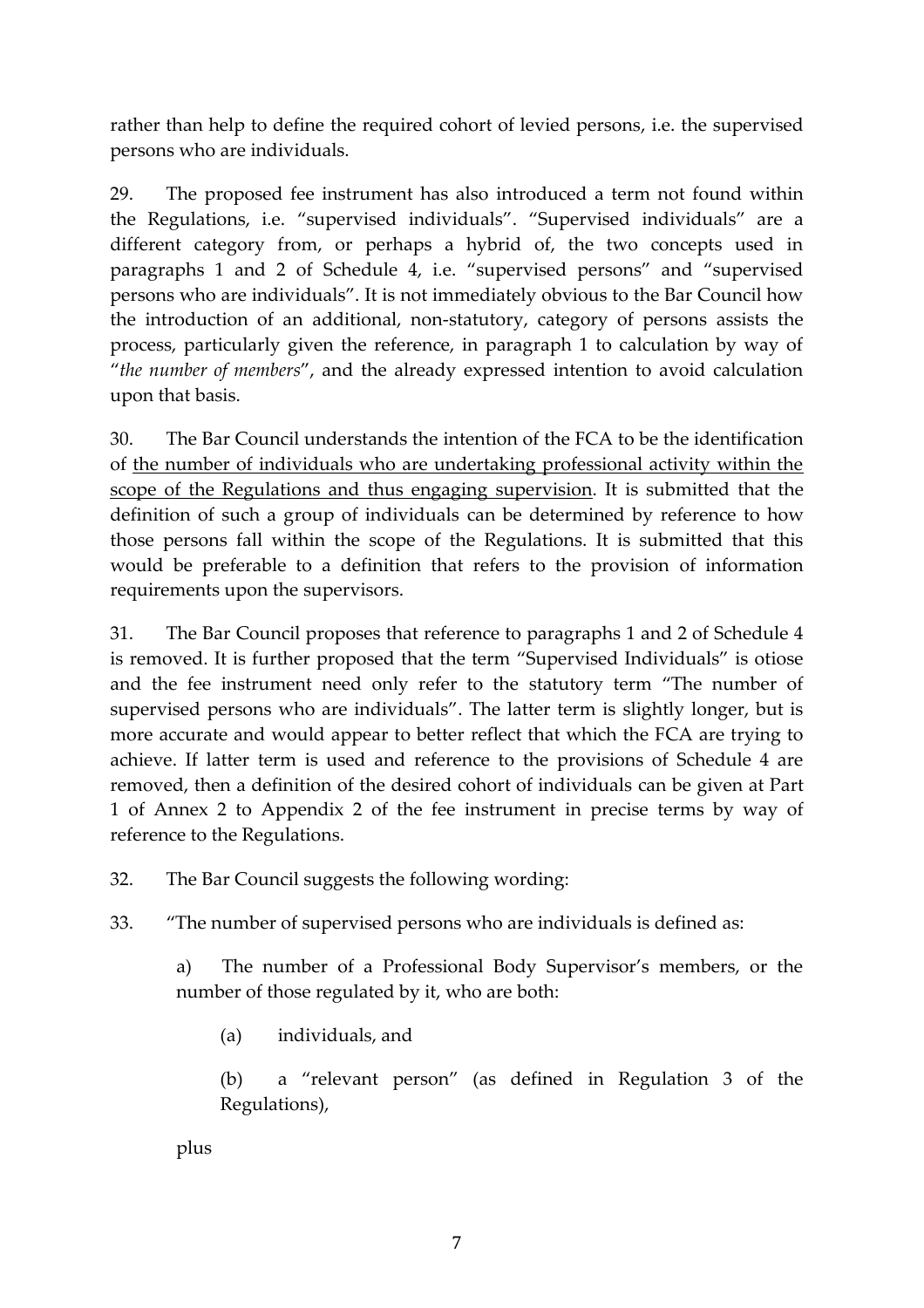b) the number of "relevant employees" (as defined in Regulation 21(2)(b) of the Regulations) appointed by a relevant person who falls within the definition of paragraph (1) above."

34. "Supervised persons who are individuals" should then be used elsewhere in the fee instrument, for example at Part 3 of Annex 2 to Appendix 2, as the basis of the calculation of the appropriate fee.

35. The Bar Council also submits that the provision of information on that basis, under the requirement at Part 2 of Annex 2 to Appendix 2, would be of greater assistance to the FCA than the supervisory information required to be provided by self-regulatory organisations under paragraph 1 to Schedule 4. Removal of the reference to paragraphs 1 and 2 of Schedule 4 would also have the benefit of simplifying the definition, thus making its application more readily apparent.

36. If, contrary to the Bar Council's submission, the FCA wishes to maintain the term "supervised individuals" and reference to paragraphs 1 and 2 of Schedule 4, the definition should make clear that "supervised individuals" is limited to only those members of a supervised body who are individuals and who are engaging with the Regulations. At present the current terminology does not achieve that objective.

37. The Bar Council would suggest that the current wording is amended in the following way.

a) "*For the purposes of this instrument*, the number of supervised persons who are individuals as set out in paragraphs 1 and 2 of Schedule 4 to the MLR" *consists of, and is limited to*:

> i. "the number of "relevant persons" (as defined in Regulation 3 of the MLR) who are:

- 1) members of it, or regulated or supervised by it; and
- 2) are individuals;
- 3) PLUS

ii. the number of "relevant employees" (as defined in Regulation 21(2)(b) of the MLR) appointed by a relevant person."

38. However, the Bar Council maintains its primary submission that reference to paragraphs 1 and 2 of Schedule 4 of the Regulations does not assist the objective of the fee instrument, tends to introduce uncertainty and should be removed.